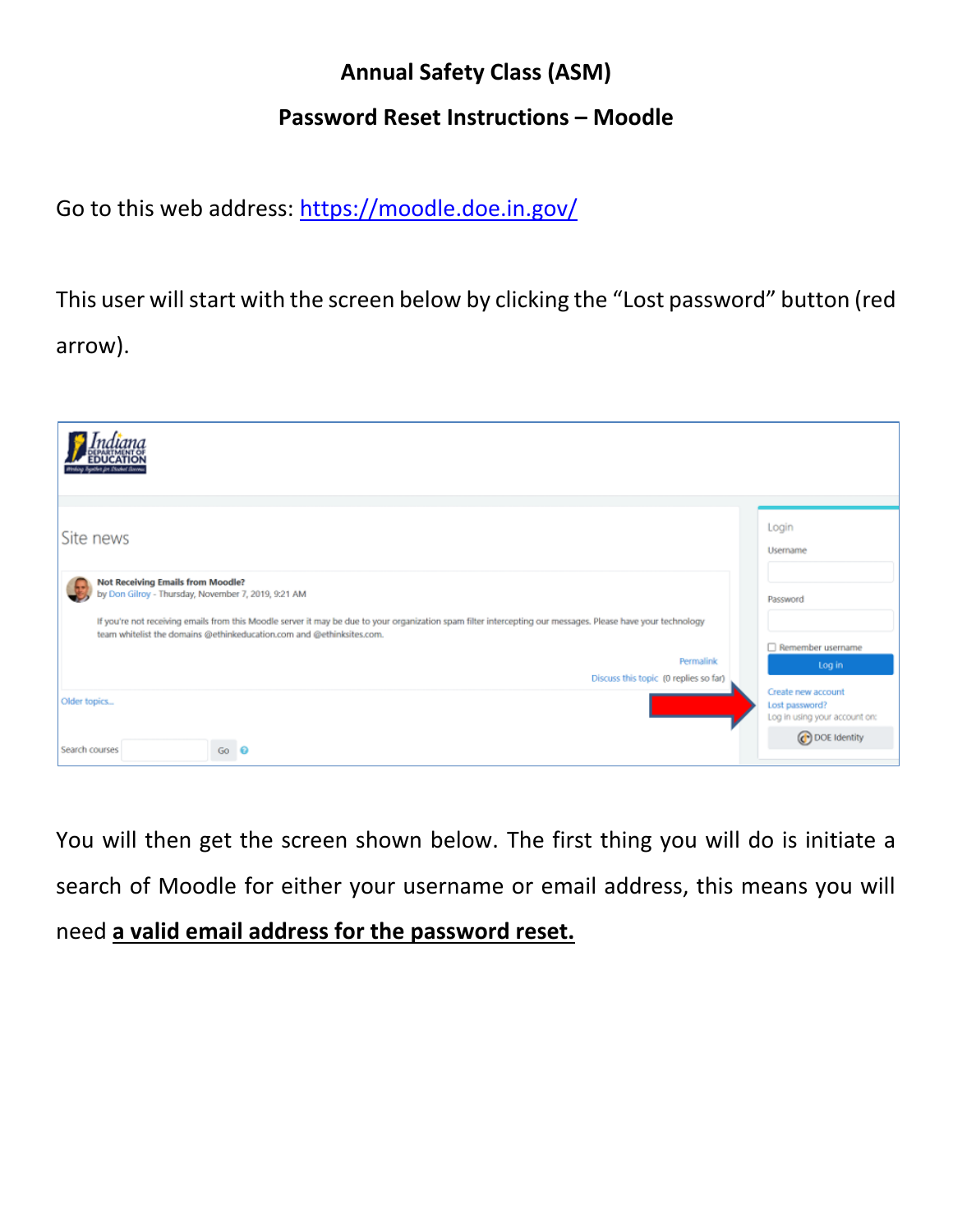| Indiana Department of Education                 |                                                                                                                                                                                                       |
|-------------------------------------------------|-------------------------------------------------------------------------------------------------------------------------------------------------------------------------------------------------------|
| Home / Log in / Forgotten password              |                                                                                                                                                                                                       |
|                                                 |                                                                                                                                                                                                       |
| Search by username<br>Username                  | To reset your password, submit your username or your email address below. If we can find you in the database, an email will be sent to your email address, with instructions how to get access again. |
|                                                 | Search                                                                                                                                                                                                |
| Search by email address<br><b>Email address</b> |                                                                                                                                                                                                       |
|                                                 | Search                                                                                                                                                                                                |

Once you enter either the username or email and click "Search" you will get the following screen. At this point you would click the continue button, which takes you back to the Moodle login screen.



The email you receive should look like the one found below. Read it thoroughly and click the link within the email. If the link is not "clickable" copy and paste it into the location field of your web browser and hit "Return or Enter" on your keyboard.

**Note: If you do not find the email in your inbox check your deleted, trash, or spam folders as this email may end up in one of those folders!**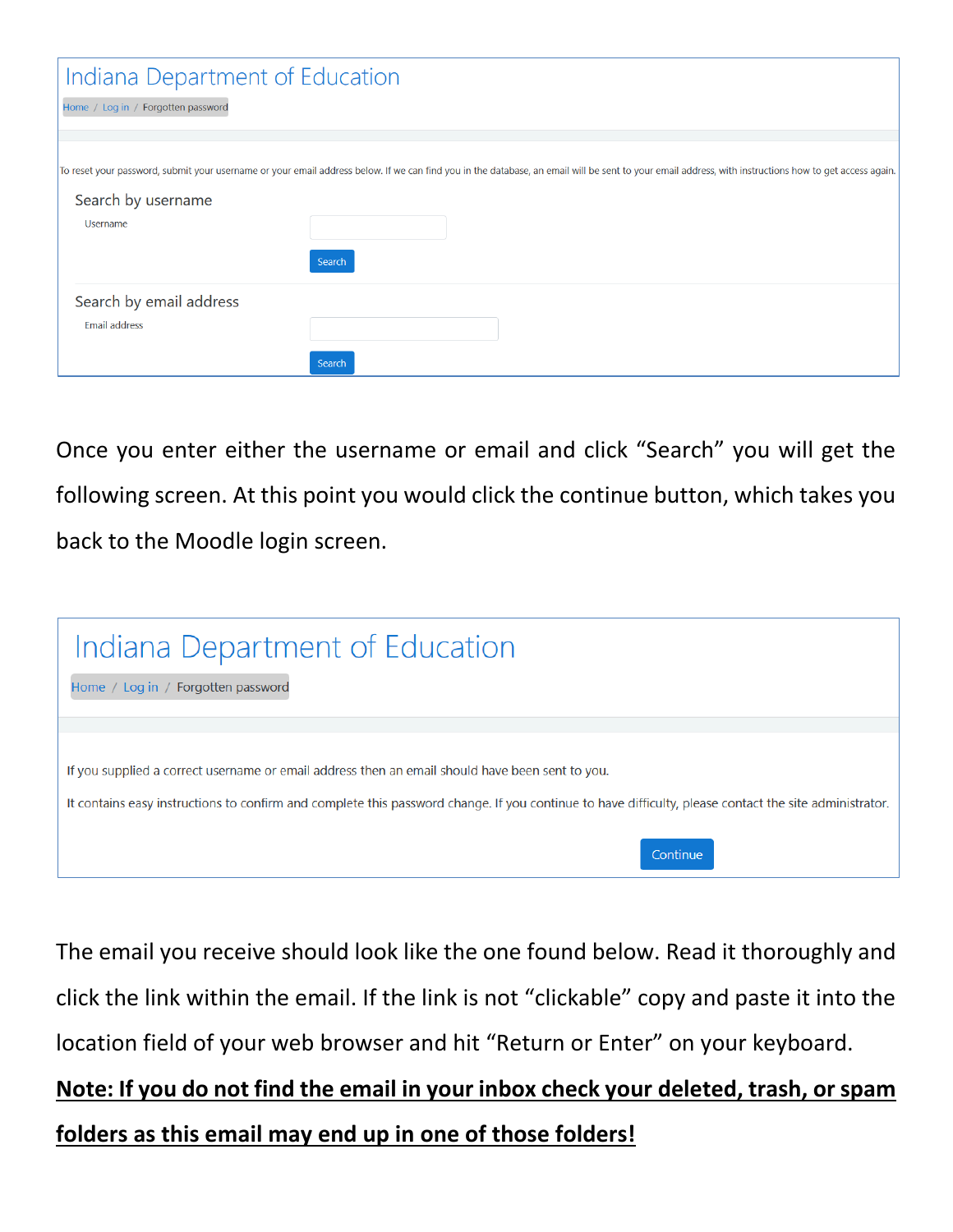

When you either click on the link in the or copy and paste it into of your web browser

you will get the following screen.

|                                                          |   | Save changes | Cancel |
|----------------------------------------------------------|---|--------------|--------|
| New password (again)                                     | A |              |        |
| New password                                             | A |              |        |
| Username                                                 |   |              |        |
| Set password                                             |   |              |        |
| Please enter your new password below, then save changes. |   |              |        |
|                                                          |   |              |        |
| Home / Log in / Forgotten password                       |   |              |        |
| Indiana Department of Education                          |   |              |        |